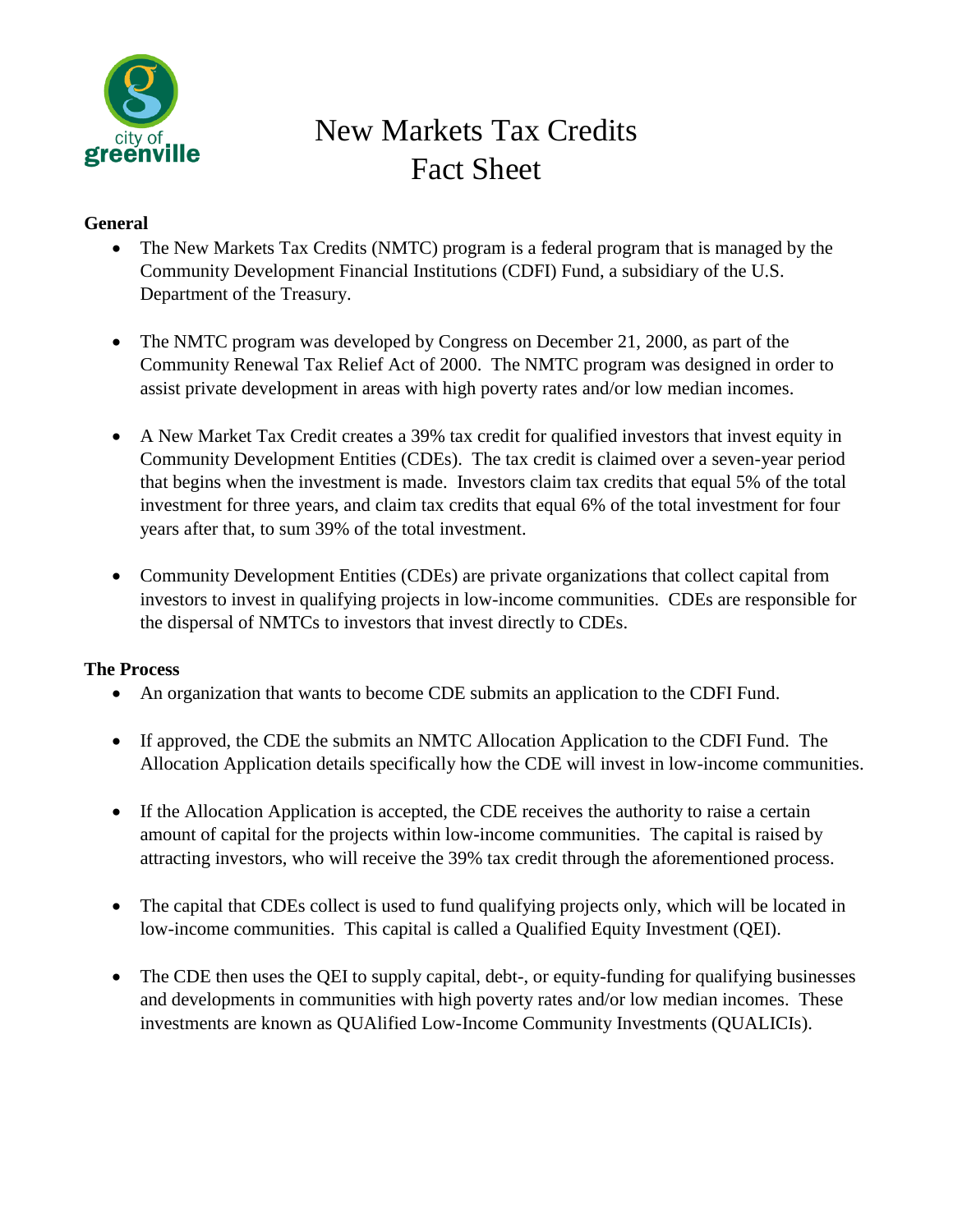### **Businesses and Developments that are Eligible to Receive Funding from CDEs**

- Qualified/eligible businesses and developments are known as Qualified Active Low-Income Community Businesses (QALICBs). QALICBs are entities within areas designated as lowincome communities, specifically, census tracts where:
	- The poverty rate is at least 20%, or
	- The median family income is below 80% of the area median family income (either the state median family income or the metropolitan area median family income, if the census tract is within a metropolitan area)
- QALICBs include for-profit and nonprofit businesses, specifically:
	- Neighborhood retail Small businesses Manufacturing plants - Office centers - Childcare centers - Private/charter schools Health care facilities - Mixed-use projects
	-
- Businesses/developments that are NOT eligible to receive QUALICIs include the following:
	- Residential rental housing Golf courses Country clubs - Liquor stores - Massage parlors - Hot tub/suntan facilities - Racetrack/gaming facilities - Certain residential uses - Farming where total
- OALICBs must also:
	- Receive at least 50% of its total gross income from activities in the low-income community

assets exceed \$500 M

- Ensure that at least 40% of the use of the tangible property is in the low-income community
- Ensure that at least 40% of the services performed for the business/development by employees are in the low-income community
- Ensure that no more than 5% of the property is attributable to collectibles (antiques) or nonqualified financial property

#### **Additional Information**

- Greenville New Markets Opportunity II (GNMO II) is a qualified CDE that funds projects within the Greenville area.
	- o For additional information about GNMO II, contact Tammy Propst at [tpropst@taxadvantagegroup.com](mailto:tpropst@taxadvantagegroup.com) at the Tax Advantage Group, or visit their website at <http://www.taxadvantagegroup.com/>
- The City of Greenville contains multiple qualifying census tracts, including downtown Greenville and west Greenville.
- NMTCs may be combined with other tax credits, with certain exceptions including LIHTC and tax-exempt bonds.